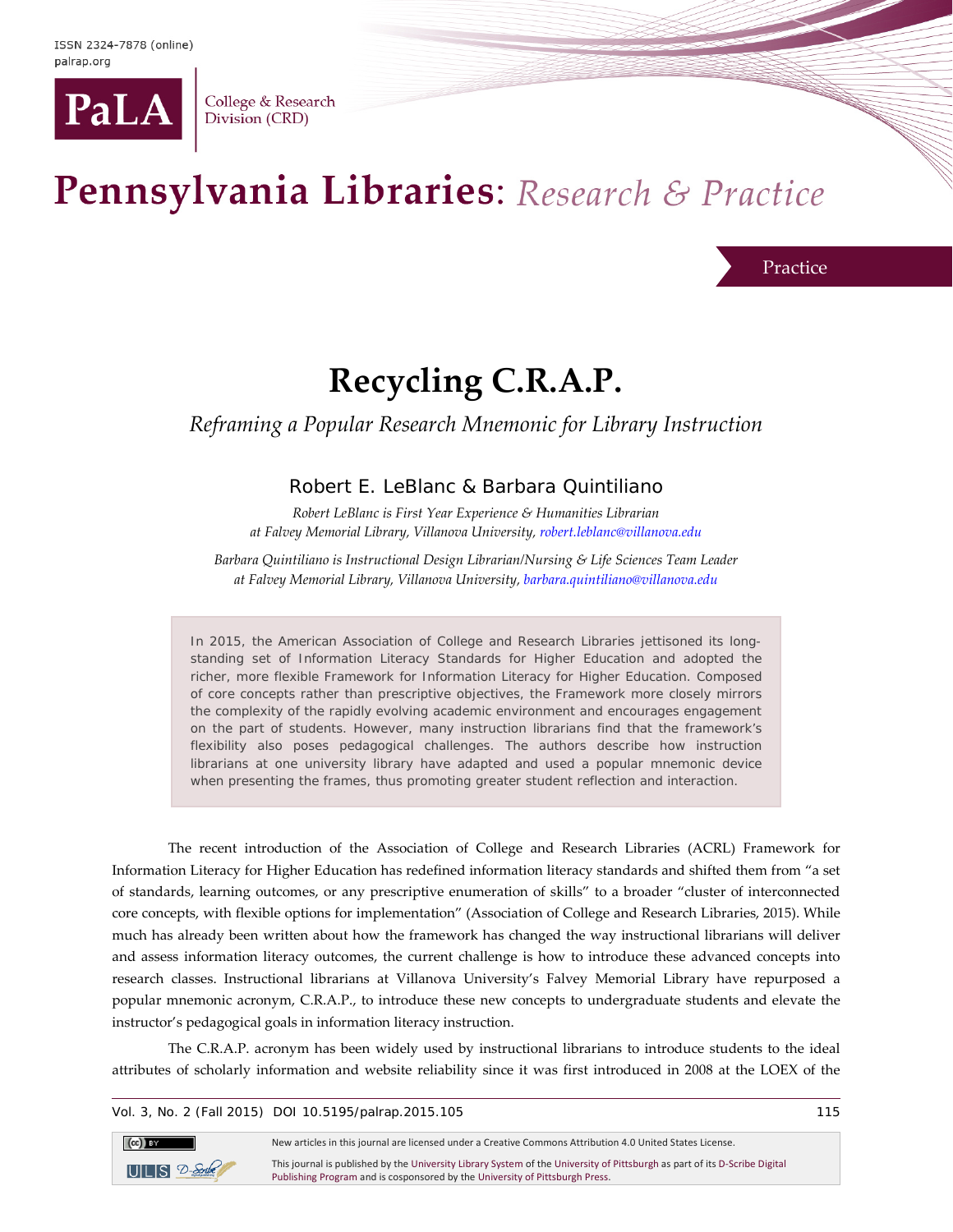West conference by Orenic and Beestrum (2008). The traditional acronym, based on the ACRL Information Literacy Competency Standards, stands for:

#### •**Currency**:

How current is the information? What does "current" mean for the discipline in question?

#### •**Reliability**:

 How accurate is the information and what is its provenance? Are there references and are those references in the proper format?

#### •**Authority**:

Who produced the information and are the authors considered experts and respected in their field?

#### •**Purpose/Point of View:**

 What is the purpose of the resource? Does it present facts or is it biased and/or primarily a collection of opinions?

An alternate version, C.R.A.A.P., is also used with the second "A" standing for accuracy of information, but Villanova University librarians invariably opted for the simplified version. We will use that for the purpose of this paper.

While undoubtedly scatological and silly, the C.R.A.P. acronym is memorable, especially for students in a secondary education or college environment. It is also simple, requiring students to memorize only four simple attributes applicable to the majority of acceptable scholarly resources. Attracted by this simplicity, instructors at Villanova University's Falvey Memorial Library have experimented with adapting the ACRL Framework using the same memorable acronym.

Since its introduction, the framework has inspired a host of criticism. As summarized by Beilin (2015), many librarians have expressed concerns with the framework ranging from its inscrutable "jargon," to its reliance on the theory of threshold concepts, to the difficulty in assessing results and outcomes due to its broad conceptual theory. However, these considerations are outside the scope of this article. As librarians who have embraced the new framework along with its imperfections, we have chosen to adapt its six inherently repetitive core concepts, or frames, shown below:

- Authority Is Constructed and Contextual
- Information Creation as a Process
- Information has Value
- Research as Inquiry
- Scholarship as Conversation
- Searching as Strategic Exploration

The use of overlapping language in these six frames is a glaring flaw. The Oxford Thesaurus lists the words inquiry, research, exploration, and search as synonyms (Inquiry, 1992, p. 238). While the Framework goes to great lengths to break out the nuances of these terms, we cannot expect students to do the same. We chose to collapse the six frames into four distinctive, easy-to-digest concepts.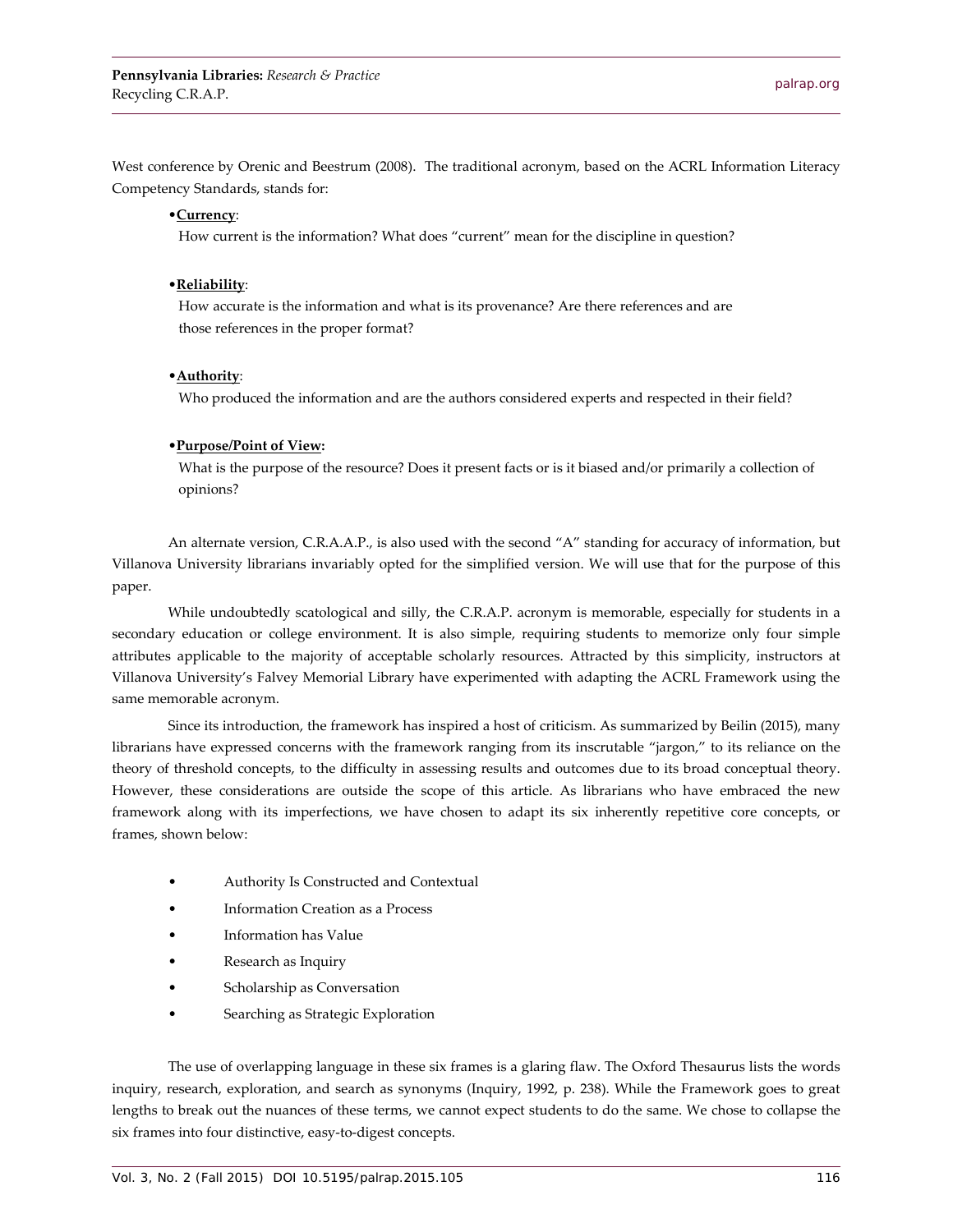The new C.R.A.P. acronym we developed stands for:

- **Conversation**
- Revision
- **Authority**
- **Property**

As with the original C.R.A.P. acronym, instructors still write the mnemonic on the white board at the front of the room and require students to shout it out in a clear voice, inspiring titters and quizzical smiles. However, the meaning behind each letter has changed dramatically. Whereas the ACRL Standards, and by extension, the old C.R.A.P. acronym, dealt with distinct, practical outcomes and could be plotted on the lower remember, understand, and apply levels of Bloom's taxonomy, the framework rises to the analyze, evaluate, and create levels of the taxonomy, encouraging students to think about concepts and their creative place in the academic realm. (Anderson & Krathwohl, 2001, pp. 30-31). The framework also touches on the affective objectives laid out in Blooms taxonomy, those outcomes that emphasize tone, emotion, and degrees of acceptance or rejection (Bloom, Krathwohl, & Masia, 1956) by prompting instructional discussion about the ethical use of intellectual property, the students' place in scholarly "conversation," and anxiety reduction through communication with their professors.

The use of the acronyms has a firm foundation in higher education. The history of the use of mnemonics harks back to Homer and the earliest days of textual language where the features of language itself such as alliteration, meter, and rhyme provided mnemonic triggers for memorization and comprehension (Danziger, 2008). In contrast to these gross structures, modern mnemonic techniques focus on the "chunking" of information into meaningful segments (McCabe, Osha, Roche, & Susser, 2013, p. 183). The effectiveness of this conceptual chunking in a college or university environment, especially with acronyms, is well established. While teaching college-level nursing students, Gibson (2009) found the use of classroom mnemonics to be a "viable option to infuse fun" into the curriculum (p. 56). She also found that "once students are proficient with the foundation of knowledge and comprehension, developing the higher order skills of application, analysis, synthesis, and evaluation will occur with practice" (Gibson, 2009, p. 62). McCabe, Osha, Roche, and Susser (2013) have explored how a variety of memory aids including acronyms, acrostics, storytelling, and keyword methods improved the classroom performance of collegelevel psychology students. Similarly, Mastropieri and Scruggs (1998) have written numerous papers on the effectiveness of mnemonics, including acronyms and other "letter strategies" in the training and instruction of students in a variety of educational environments (p. 206). Mnemonics for instruction are also used in a host of other disciplines including foreign languages, psychology, music, and mathematics (Gibson, 2009). It is this wide acceptance of acronyms and other mnemonic techniques as an effective tool in a university classroom environment that prompted our re-working of the original C.R.A.P. acronym.

Starting with *Conversation*, we introduce students to the framework's concept of research as a form of academic communication. For undergraduates, this is essentially a one-way communication as they learn to synthesize other scholars' research and use it to support their own ideas. They learn how to locate, evaluate, and cite information, in essence, practicing the skills necessary to find and use the academic resources encoded in the old C.R.A.P. acronym. As graduate students contribute to the research efforts of their research groups and assimilate the jargon of their field, the communication shifts toward a two-way interaction. The conversation becomes fully interactive for Ph.D. students and faculty who learn the facets of their field, explore varying scholarly perspectives, and integrate other scholarly research and ideas into their own original work. This, in turn, is cited by others in a creative cycle (Association of College and Research Libraries, 2015). The first word in our mnemonic, Conversation, collapses the frames of "information creation as a process" and "scholarship as conversation."

The second letter of the new C.R.A.P. acronym stands for *Revision*. We present the students with the framework's idea that research is an iterative process as we run through catalog and database searches, outline useful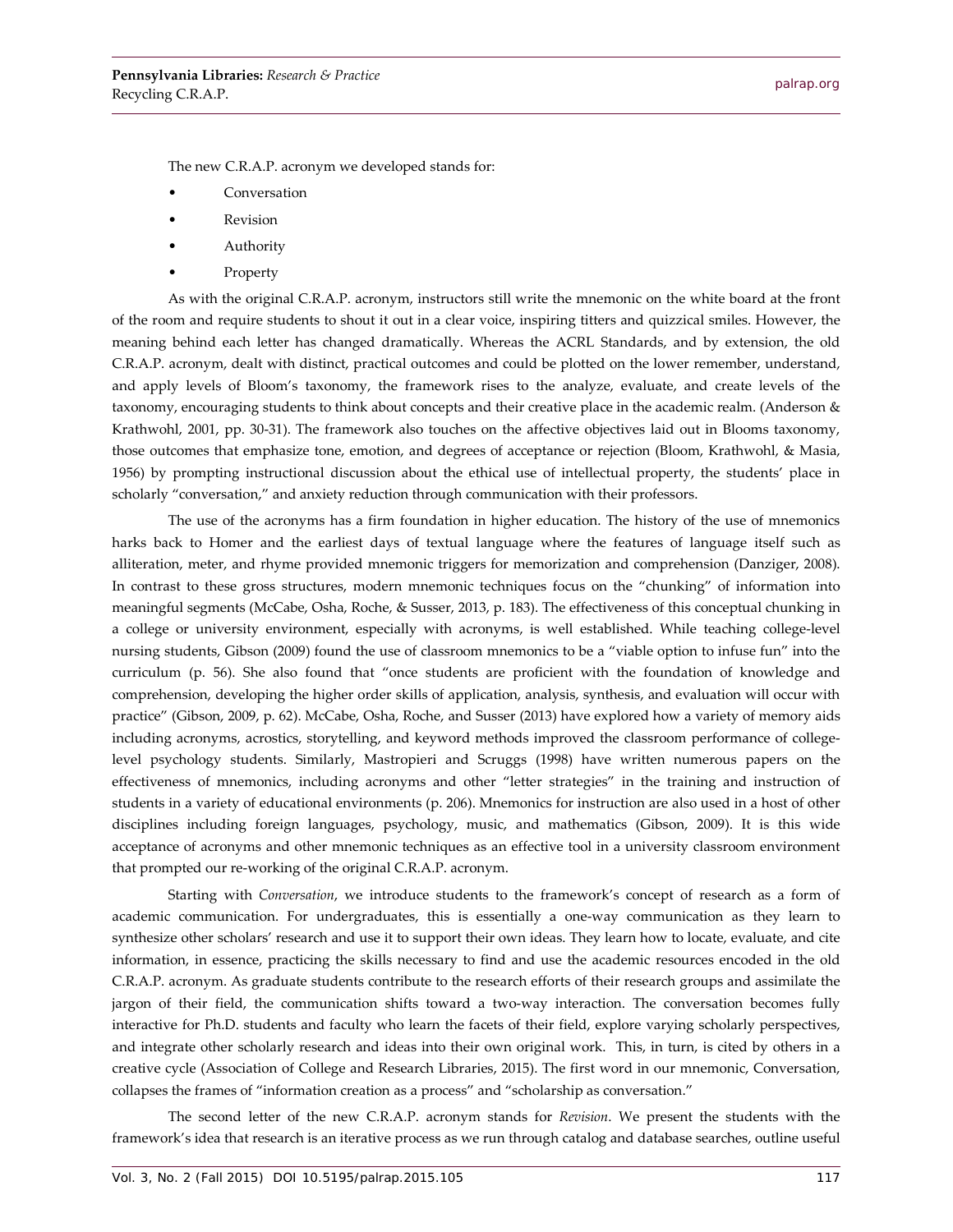limiters, and illustrate phrase searching, truncation symbols, Boolean operators, and so forth. In first and second year sessions, we also outline the best method of locating, vetting, and focusing resources to formulate a viable thesis. Finally, we discuss how a research project evolves and reveals gaps as new resources are located or rejected (Association of College and Research Libraries, 2015). Discussion of this process of revision helps undergraduates realize that research will be a process of trial and error rather than a straight line of inquiry and allays some fears as they start to develop their first college papers. This second word of our mnemonic incorporates the frames of "research as inquiry" and "searching as creative exploration."

As we transition into the third concept of *Authority*, we discuss the differences between popular, scholarly/peer reviewed, and trade publication resources. We also introduce students to the idea that the requisite level of authority varies depending on the requirements of the particular project or paper (Association of College and Research Libraries, 2015). If time allows, we also delineate the differences between primary, secondary, and tertiary resources and cover the basics of the information cycle. For advanced students, librarians focus on alternate information sources including blogs and other web resources, underrepresented groups (women, minorities, disenfranchised scholars, etc.), and newer academic social networks such as ResearchGate or preprint databases like ArXiv. This part of the mnemonic represents the frame "authority is constructed and contextual."

Finally, we wrap up with the framework's *Property* concept, in which we introduce students to proper citation practices to engender respect for the intellectual and financial value of scholarly property. Instructors outline our institution's academic integrity code and talk about the best way to avoid improperly using others' intellectual property. For third and fourth year students, librarians also expand these concepts to include fair use and copyright basics, publishing rights for authors, and digital privacy concerns (Association of College and Research Libraries, 2015). This final word of our mnemonic represents the frame "information has value."

Despite its memorable and humorous nature, we realized that the C.R.A.P. acronym might not sit well with all librarians. A revised acronym, such as C.R.A.V.E, can be used, which replaces Property with the word *Value* and introduces a fifth concept, *Exploration*, from the frame "searching as strategic exploration."

While the repurposing of a quirky acronym may seem unnecessary, silly, or just plain nostalgic to some instructors, Villanova University librarians who have started to transition to this model have noticed a change in their own pedagogy. During the spring and summer 2015 academic semesters, a longer version of the acronym (Creative Conversation, Research as Inquiry, Authority is Contextual, and Price of Information) was used in classes of varying length. These instruction sessions ranged from full-length 75-minute classes to much shorter 20- to 30 minute "quick-shot" introductory presentations. While comprehensive, we found this version of the acronym to be less memorable. As a result, instructors have adopted the newer iteration of the mnemonic in the fall 2015 semester (*Conversation, Revision, Authority*, and *Property*).

With the adoption of the new acronym, instructors noted that the ACRL's Framework is wider-reaching and more inclusive than the outcomes-based ACRL standards and, by its very nature, elevates the discourse of introductory instruction classes by drawing the students' attention to larger academic concepts. The *Conversation* concept grounds the students in the broad sweep of scholarly tradition and gives them a sense of place within the wider scheme of academic research. This provides the students with a better understanding of the research expectations placed on them by their institutions, which, in turn, allows them to better choose resources and develop realistic research goals. This applies especially to first-year students, who often have an unclear understanding and anxiety about what university research entails and often overestimate the level of research required for first-year papers. Acknowledging and addressing these apprehensions has been the goal of researchers like Mellon (1986) and Jiao and Onwuegbuzie (1999) since the early 1980's, and this conversation frame, in our opinion, directly addresses library anxiety for students at all levels. Mellon (1986) notes that simply incorporating the idea that the library can be a large, anxiety-provoking place puts students at ease and that interaction with a librarian in a 50-minute instruction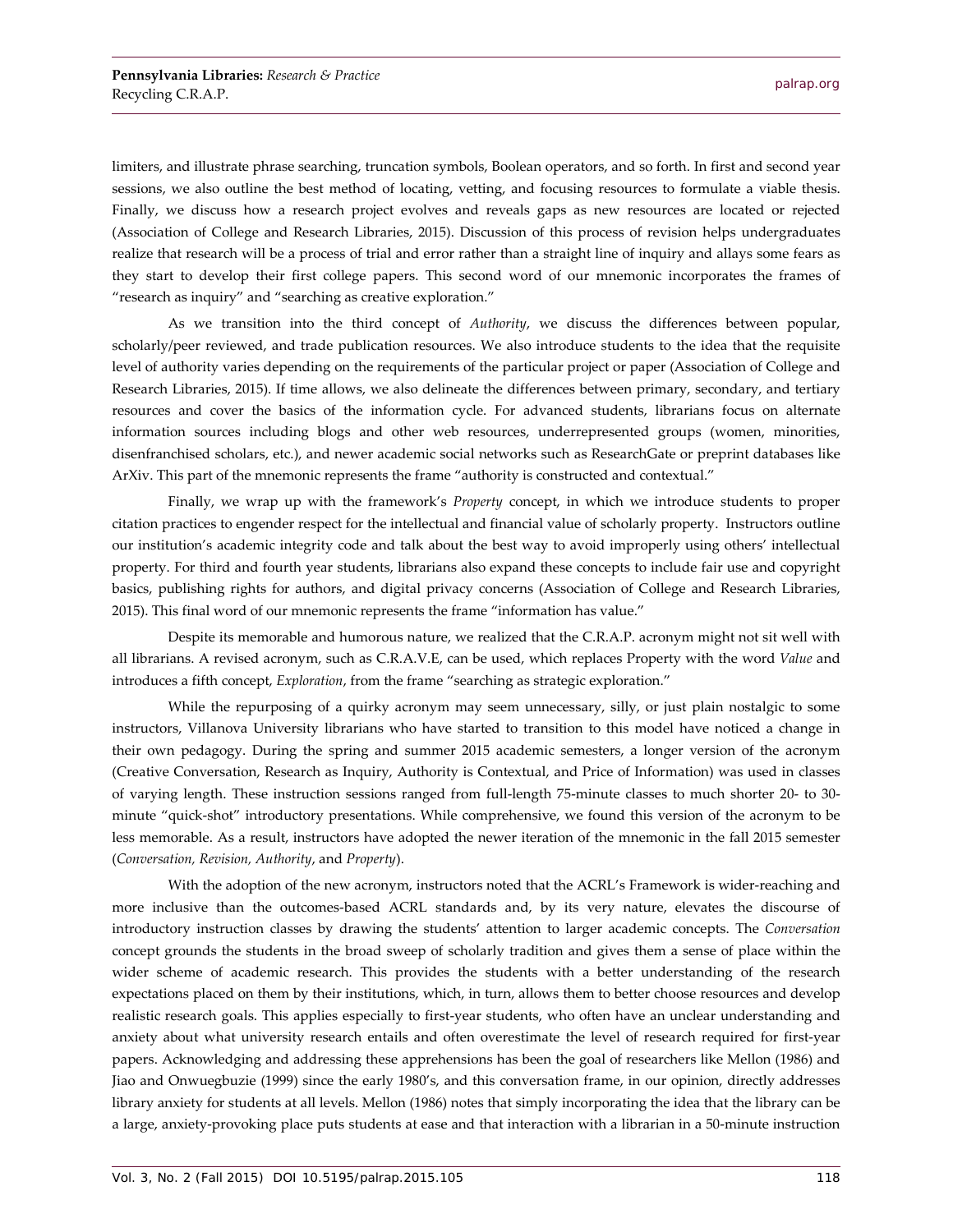session can be very reassuring. Jiao and Onwuegbuzie (1999) also found that students who receive guidance from their faculty members, including clear instruction and assignment goals, respond with less initial library anxiety. Inclass discussion of this concept prompted questions about both the creation and adaption of the research thesis and the level of support provided by the library as students begin their research process.

Discussion of the *Revision* concept is intended to alleviate stress for new students as they come to the realization that research will be a process of exploration, rather than the cut-and-dry assignments of high school. This prompts them to be more mindful of their research goals and timelines. Also, many students at Villanova University's Falvey Memorial Library—first and second year students especially—have said that they are hesitant to approach their professors when they find a dearth of resources on their chosen thesis. By inviting them to see research as a process of exploration and development, we hope to encourage students to enter into a dialogue with their professors regarding thesis evolution and availability of resources.

Discussions regarding *Authority* encourage students to discuss appropriate resources with their instructors before developing a fixed thesis. It also supports them in managing their expectations regarding acceptable resource types and levels of scholarly authority for each assignment. This concept also challenges students to explore underrepresented scholarly groups as viable sources of information and question traditional or exclusionary resources. We hope that this concept will prompt students to work with faculty to develop undergraduate research papers that incorporate a variety of non-traditional resources such as blogs, pre-print articles, and even multimedia appendices alongside traditional peer-reviewed sources.

Finally, the *Property* concept broadens students' understanding of the inherent value of scholarly research and gives them a deeper understanding of the impact of plagiarism on others. Whereas the old ACRL Standards (Association of College and Research Libraries, 2000) present the concrete idea that students should "follow laws, regulations, institutional policies, and etiquette related to the access and use of information resources," the framework (Association of College and Research Libraries, 2015) broadens this concept and asks students to "respect the original ideas of others" and "value the skills, time, and effort needed to produce knowledge." This reframe conjures a deeper measure of personal and ethical responsibility that has been shown to deter conscious or unconscious plagiarism (Weidler, Multhaup, & Faust, 2012).

While formal assessment of the impact of this new acronym and the concepts it encompasses still needs to be conducted, informal post-class polling and anecdotal reports show promise as students ask deeper questions both during and after classroom sessions. In the fall 2015 semester, 67 freshmen were polled following an introductory library research class, and four questions were presented:

- What did you think of the C.R.A.P. acronym in today's session?
- What does the acronym C.R.A.P. stand for?
- Did the C.R.A.P. acronym reveal any new or novel information about the research process?
- If so, what did you learn about the C.R.A.P. acronym that will help you in future assignments?

In answer to the first question, 42% of students polled described the acronym with some version of the word helpful, 19% with the words such as memorable or the phrase "easy to remember", and roughly 43% used language that described the acronym as entertaining, innovative, humorous or likeable. Only four respondents said that the acronym was either "too superficial" or "lacked depth." Ninety-four percent of all polled students remembered what the C.R.A.P. acronym stood for immediately following the class, but future researchers would need to collect longitudinal data to determine lasting memorability. Sixty-nine percent of students polled said that the acronym provided new or novel information regarding the research process. Of those, 18% mentioned aspects of *Conversation* as new information, with one student noting that she learned "that conversations will go from one-way to two-way as my years at Villanova go on." Forty-six percent said that "the varying levels of authority in different aspects of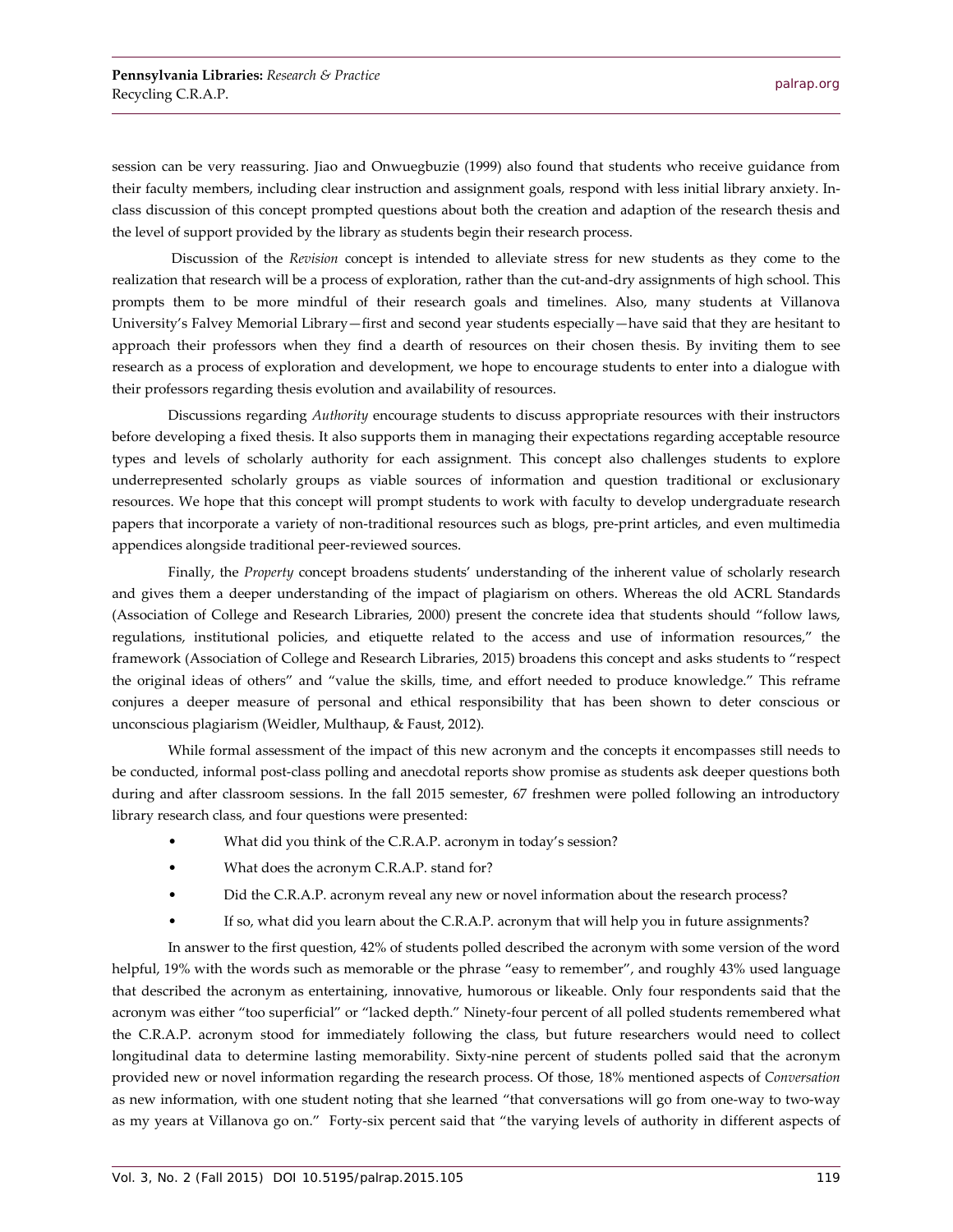research" was a new concept, and they learned that "levels of authority differ from class to class." Thirty percent cited *Revision* as a new idea, with one student saying she would "not be afraid to revise my thesis if I can't find anything—I just need to find out early if my thesis is feasible and not procrastinate." Fifty-two percent said that the concept of scholarship as *Property* was an important part of the classroom session, with many noting that they were not aware what level of citation was required for first-year papers and that "property includes an author's unique ideas" in addition to his or her written text.

Based on these initial assessments, the new C.R.A.P. acronym has broadened and enhanced our students' overall understanding of advanced research. During the class sessions, instructors have found that specific questions about nuts-and-bolts searching are now being augmented by weightier questions about intellectual property, the ongoing research process prior to and after forming a thesis, and the acceptability of blogs and online news resources in modern research. Most of all, the new C.R.A.P. acronym has challenged us as instructors to shift toward a broader conceptual pedagogy in our introductory information literacy class sessions; a welcome change from a traditionally skills-based classroom experience.

### **References**

- Anderson, L. W., & Krathwohl, D. R. (Eds.). (2001). *A taxonomy for learning, teaching, and assessing: A revision of Bloom's taxonomy of educational objectives*. New York, NY: Longman.
- Association of College and Research Libraries. (2000). *Information literacy competency standards for higher education*. Retrieved from<http://www.ala.org/acrl/standards/informationliteracycompetency>
- Association of College and Research Libraries. (2015). *Framework for Information Literacy for Higher Education*. Retrieved from <http://www.ala.org/acrl/standards/ilframework>
- Beilin, I. (2015, February 25). *Beyond the threshold: Conformity, resistance, and the ACRL information literacy framework for higher education*. Retrieved from [http://www.inthelibrarywiththeleadpipe.org/2015/beyond-the-threshold-conformity](http://www.inthelibrarywiththeleadpipe.org/2015/beyond-the-threshold-conformity-resistance-and-the-aclr-information-literacy-framework-for-higher-education)[resistance-and-the-aclr-information-literacy-framework-for-higher-education](http://www.inthelibrarywiththeleadpipe.org/2015/beyond-the-threshold-conformity-resistance-and-the-aclr-information-literacy-framework-for-higher-education)
- Bloom, B. S., Krathwohl, D. R., & Masia, B. B. (1956). *Taxonomy of educational objectives: The classification of educational goals*. New York, NY: D. McKay.
- Danziger, K. (2008). *Marking the mind: A history of memory*. Cambridge, U.K.: Cambridge University Press.
- Gibson, H. A. (2009). Using mnemonics to increase knowledge of an organizing curriculum framework. *Teaching and Learning in Nursing*, *4*(2), 56-62. doi[:10.1016/j.teln.2008.10.001](http://dx.doi.org/10.1016/j.teln.2008.10.001)
- Inquiry. (1992). In L. Urdang (Ed.), *The Oxford thesaurus*. New York, NY: Oxford University Press.
- Jiao, Q.G., & Onwuegbuzie, A.J. (1999). Self-perception and library anxiety: An empirical study. *Library Review*, *48*(3), 140-147. doi[:10.1108/00242539910270312](http://dx.doi.org/10.1108/00242539910270312)
- Mastropieri, M. A., & Scruggs, T. E. (1998). Enhancing school success with mnemonic strategies. *Intervention in School and Clinic*, *33*(4), 201-208. doi[:10.1177/105345129803300402](http://dx.doi.org/10.1177/105345129803300402)
- McCabe, J. A., Osha, K. L., Roche, J. A., & Susser, J. A. (2013). Psychology students' knowledge and use of mnemonics. *Teaching of Psychology*, *40*(3), 183-192. doi[:10.1177/0098628313487460](http://dx.doi.org/10.1177/0098628313487460)
- Mellon, C. A. (1986). Library anxiety: A grounded theory and its development. *College & Research Libraries*, *47*(2), 160-165. doi[:10.5860/crl\\_47\\_02\\_160](http://dx.doi.org/10.5860/crl_47_02_160)